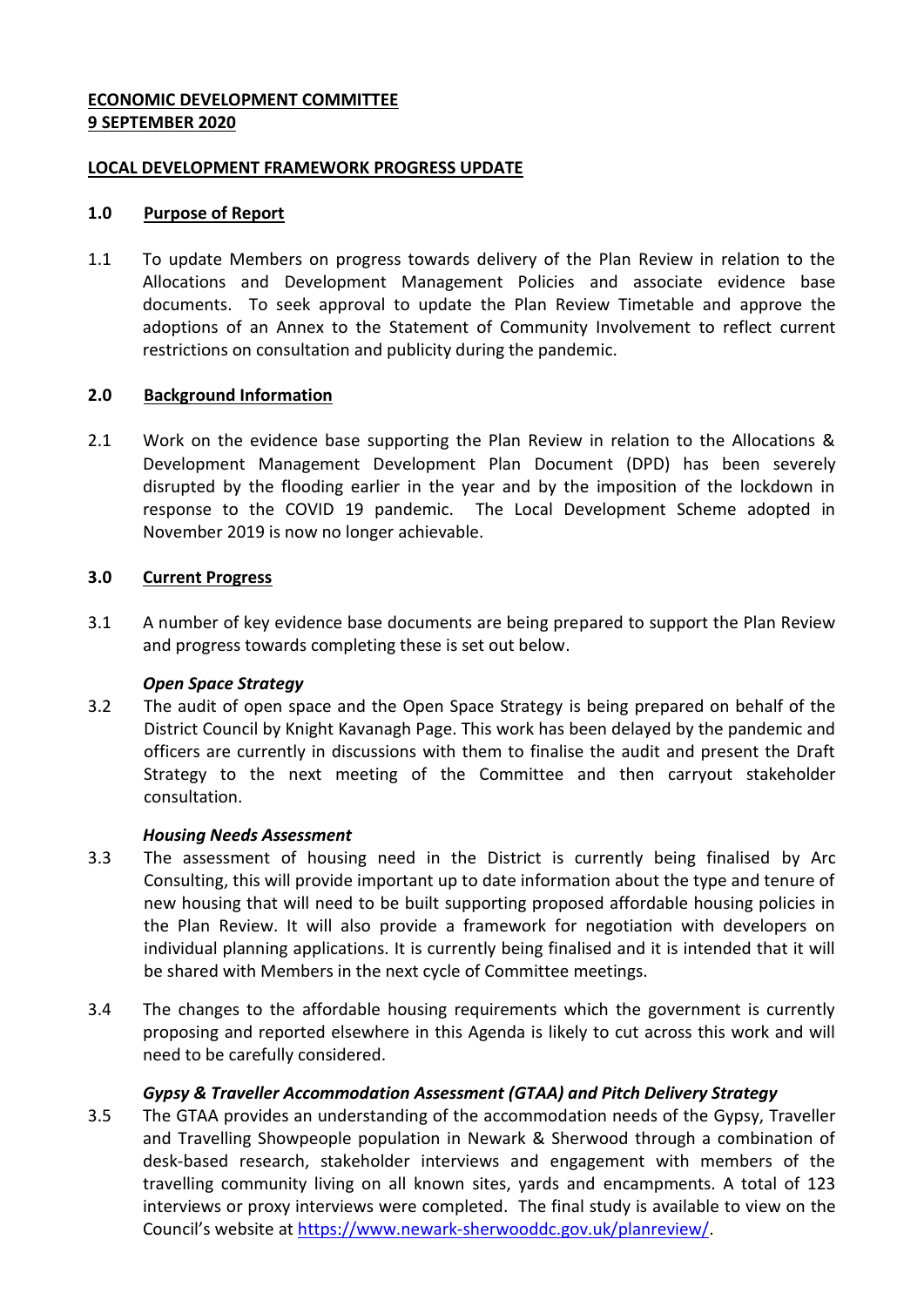- 3.6 Through the assessment, the full extent of need for the period between 2013-2033 totals some 152 pitches – however of this 34 pitches reflect need from households, which do not meet the Traveller planning definition. It will not be necessary to allocate specific land to meet this need, as it forms a component of the wider housing needs of the District (reflecting a subset of need arising from households residing in caravans). However Romany Gypsies, Irish and Scottish Travellers may be able to claim a right to culturally appropriate accommodation under the Equality Act (2010). Proposals to meet this need will fall to be assessed on their merits against the criteria in Core Policy 5 of the Amended Core Strategy. This leaves a requirement of 118 pitches for those households who meet the planning definition.
- 3.7 It is important to understand that this is need to be met over the whole plan period, nevertheless this represents a substantial scale of need and one, which will require a detailed and robust strategy to deliver. Committee may well recall that when Full Council submitted the Amended Core Strategy it resolved to take all necessary measures to deliver the additional pitches required.
- 3.8 A range of activities are currently being undertaken to identify pitches and sites including the preparation of a Pitch Delivery Strategy which looks at the capacity of current sites and how they may be able to accommodate additional capacity. This work has been significantly delayed, first by the floods earlier in the year and then by lock down introduced in response to the pandemic. This work is programmed to be finished in the next month. However it is important to understand that existing sites alone will not meet this need and therefore alongside the Pitch Delivery Strategy the Council is seeking out other potential sites and will make another formal 'call for sites' shortly.

# **4.0 Proposed LDF Timetable**

4.1 Taking into account progress on finalising the evidence base, including identifying future pitch provision the following time table for the Plan Review is being proposed:

| <b>Amended Allocations &amp; Development Management DPD</b>                            |
|----------------------------------------------------------------------------------------|
| <b>Options Report Consultation (January/February 2021)</b>                             |
| Detailed Approach to Gypsy & Traveller policy and allocations                          |
| Publication of Draft DPD (and final Integrated Impact Assessment) for period of Public |
| <b>Representation (May/June 2021)</b>                                                  |
| Consideration of representations and any potential amendments                          |
| Submission of DPD to Secretary of State (September 2021)                               |
| <b>Examination by Inspector (December 2021)</b>                                        |
| <b>Consultation on Main Modifications (February/March 2022)</b>                        |
| Receipt of Inspector's Report (May 2022)                                               |
| <b>Adoption and Publication (June 2022)</b>                                            |

4.2 It is also proposed that next year work on the reviewing the Developer Contributions & Planning Obligations SPD starting in 2021 with consultation alongside the Draft DPD to allow the document to be finalised when the DPD is submitted.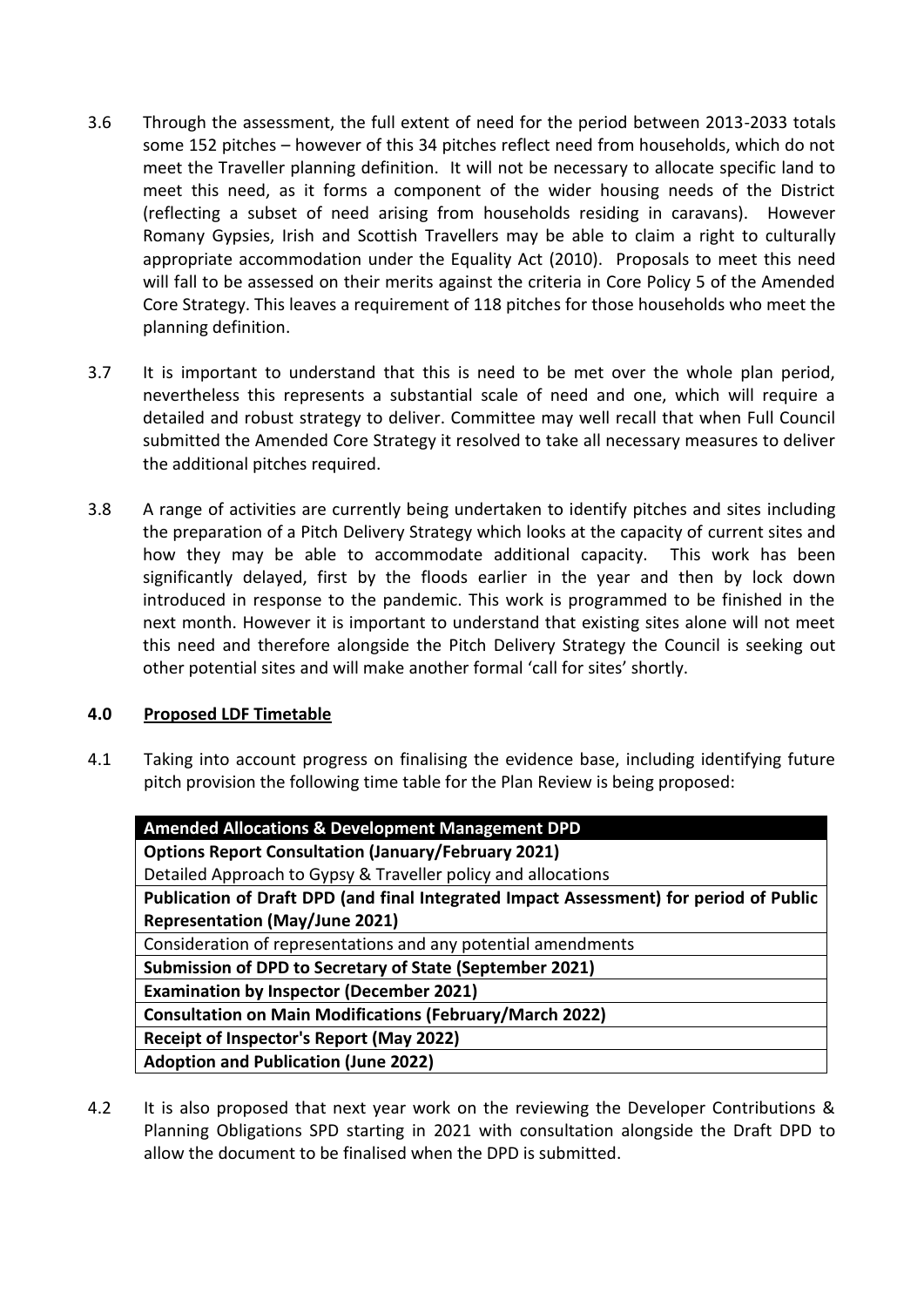### **5.0 Draft Statement of Community Involvement Annex**

- 5.1 Due to the pandemic various requirements of the Statement of Community Involvement cannot be met. Emergency regulations have removed requirements to deposit Planning Policy documents publically. In order to make clear that during the pandemic we will not be engaging in the same way an annex to the SCI has been produced and is attached at **Appendix A**.
- 5.2 It is proposed that this is adopted by Economic Development Committee as an Annex to the 2015 document. Given the current circumstance and the various changes that have occurred in the system since 2015 (when the current SCI was adopted) it is proposed that a wider review be undertaken in 2021.

# **6.0 Equalities Implications**

- 6.1 An Integrated Impact Assessment is being prepared alongside the Plan Review process to ensure that the impact on groups with protected characteristics of the proposals are considered as part of the policy making process. It is clearly extremely important that housing provision in line with identified need is identified for the Gypsy and Traveller community.
- 6.2 With regard to the changes proposed within the Draft SCI Annex those groups who are not e-enabled or who have access to digital services will not be independently able to access various consultation documents, however officers as part of the arrangement set out in the Annex be able to provide assistance upon request.

### **7.0 Financial Implications – FIN20-21/7930**

7.1 There are no direct financial implications arising from this report.

### **8.0 Community Plan – Alignment to Objectives**

8.1 The Community Plan Objective "Accelerate the supply of new homes including associated facilities" includes a requirement to complete the Plan Review and identify sites for Gypsy and Traveller pitch provision.

### **9.0 RECOMMENDATIONS that:**

- **(a) Committee note progress towards meeting the timetable of the adopted Local Development Scheme;**
- **(b) Committee agree to amend the Local Development Scheme to reflect the proposed approach set out in Section 4 and 5 of the report;**
- **(c) the amended Local Development Scheme comes into force on 10 September 2020; and**
- **(d) the Statement of Community Involvement Annex attached at Appendix A be adopted as statement of current consultation practice during the pandemic.**